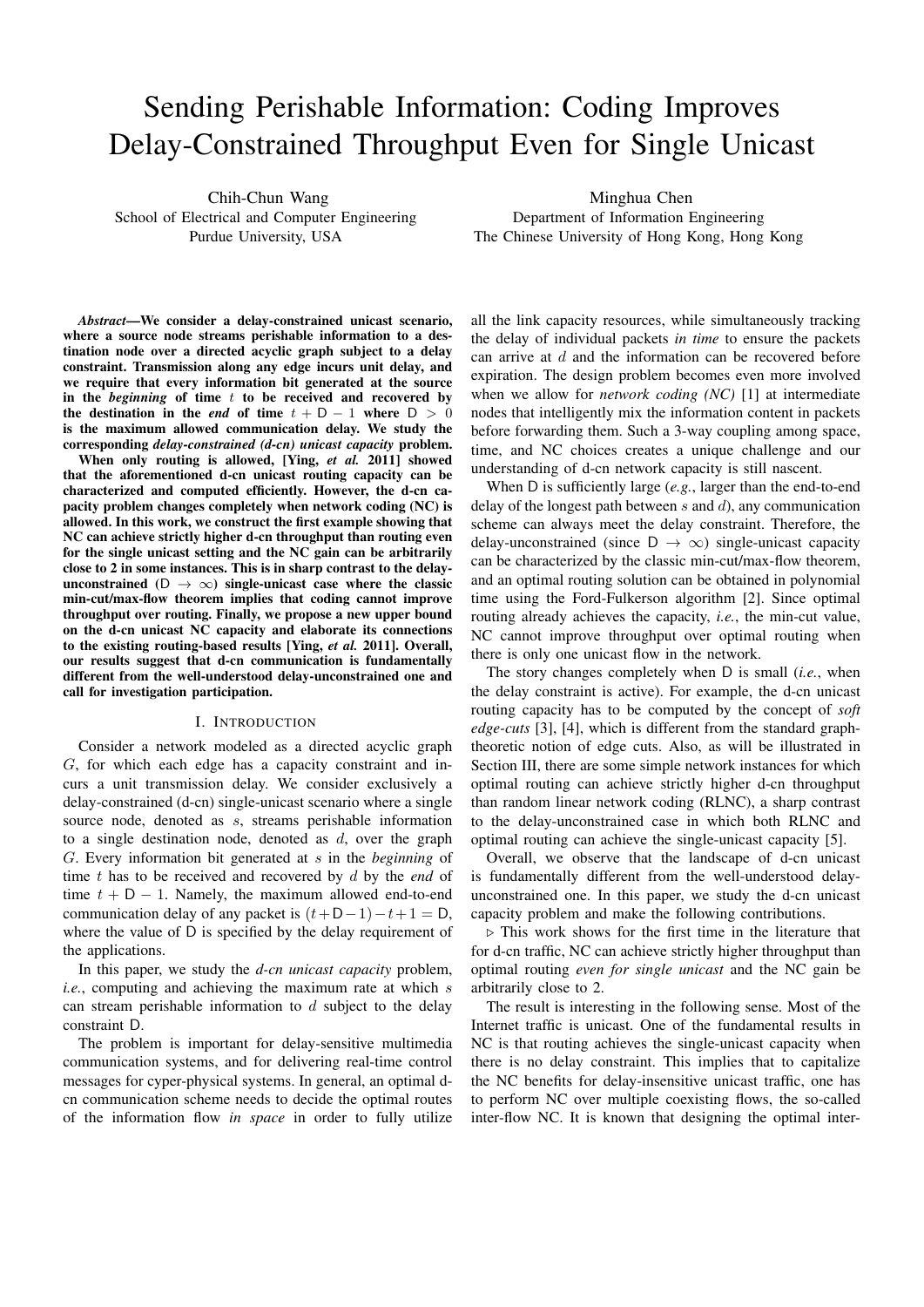

Fig. 1: A simple example with  $D = 3$  that demonstrates the key differences of the delay-constrained setting.

flow NC scheme is a notoriously hard problem, see [6] and the references therein. What exacerbates the problem is that even if we can design an optimal inter-flow NC scheme in a theoretic setting, in practice inter-flow NC requires additional coordinations among participating flows, including the tasks of hand-shaking, synchronization, joint buffer management, *etc*. Our result suggests that one may use NC to improve the performance of delay-sensitive traffic over optimal routing without any coordination among coexisting network flows!

- We also propose a new upper bound on the d-cn unicast NC capacity, which provides deeper understanding to the overall d-cn network communication problem and sheds further insights to the existing routing-based d-cn results in [3].

# II. COMPARISON TO EXISTING WORKS

Decoding delay of NC is a very well studied problem, see [7], [8] and the references therein. Almost all existing works focus on how to minimize the decoding delay when using NC to attain the best possible throughput for delay-insensitive traffic. Namely, attaining the absolute optimal throughput is of the highest priority, and minimizing the delay is to ensure that the extra (decoding) delay incurred by NC is not excessive. Many of the existing results also focus on 1-hop networks with *random packet erasure.*

In contrast with the existing throughput-centric delay studies [7], [8], this work is delay-centric. Namely, we consider a hard delay constraint such that any packets that experience delay longer than D time slots are deemed useless and discarded. With the highest priority being the delay constraint, we study how to maximize the throughput over any given *error-free multi-hop network.* This approach is a significant departure from the existing works on minimizing NC decoding delay.

*Remark:* This work focuses exclusively on the multi-hop environment. However, if we further restrict our focus to the 1-hop setting, the concept of hard delay constraints is related to the completion time analysis of index coding [9].

### III. A SIMPLE EXAMPLE

Consider the example in Fig. 1(a). The min-cut value between  $s$  and  $d$  is 2, which implies the existence of (at least) one pair of edge-disjoint paths (EDPs). There are actually two possible pairs of EDPs, see Figs. 1(b) and 1(c), respectively. Assume each edge incurs a unit delay. If there is no delay constraint, we can sustain throughput 2 by *routing* the packets either through Fig. 1(b) or through Fig. 1(c). However, with delay constraint  $D = 3$ , only the two paths in Fig. 1(c) can be used to transmit information at rate 2. For comparison, one path in Fig. 1(b) has 4 hops, and the information transmitted along that path will expire before arriving at d.

We now apply RLNC to Fig. 1(a) while assuming a sufficiently large finite field  $GF(q)$  is used, say  $GF(3)$ . In the beginning of each time t, we send packets  $X_t \in \mathsf{GF}(q)$  and  $Y_t \in \mathsf{GF}(q)$  along the edges  $(s, v_2)$  and  $(s, v_1)$ , respectively. Due to the unit-delay incurred in edge  $(s, v_1)$ , in the beginning of time t, we can send  $Y_{t-1}$  along  $(v_1, v_2)$ . Node  $v_2$  can now perform RLNC. We can assume, without loss of generality, that in the beginning of time t node  $v_2$  sends  $M_{v_2d}^{(t)} = X_{t-1} +$  $Y_{t-2}$  and  $M_{v_2v_3}^{(t)} = X_{t-1} + 2Y_{t-2}$  along  $(v_2, d)$  and  $(v_2, v_3)$ , respectively. Following similar derivations, by the *end* of time t, destination d should have received  $M_{v_3d}^{(t)} = X_{t-2} + 2Y_{t-3}$ and  $M_{v_2d}^{(t)} = X_{t-1} + Y_{t-2}$ .

Since s starts to send  $Y_t$  and  $X_t$  in the beginning of time t for all  $t \geq 1$ , we set  $X_t = Y_t = 0$  for all  $t \leq 0$ . From the above derivations, by the "end" of time  $3$ ,  $d$  has received  $M_{\nu_3d}^{(3)} = X_1 + 2Y_0 = X_1$  and  $M_{\nu_2d}^{(3)} = X_2 + Y_1$ . Recall that  $D = 3$ . Therefore, d is interested in decoding both  $X_1$  and  $Y_1$ , which were sent by s in the "beginning" of time 1 (3) slots earlier). One can verify that *knowing*  $M_{v_3d}^{(3)} = X_1$  *and*  $M_{v_2d}^{(3)} = X_2+Y_1$  *is not sufficient for d to decode the desired*  $X_1$ and  $Y_1$  since the value of  $Y_1$  in  $M_{v_2d}^{(3)}$  is now "corrupted" by *the future packet*  $X_2$  *that has not been decoded yet.* Actually, even when time progresses,  $d$  is not able to decode both  $X_t$ and  $Y_t$  by the end of time slot  $(t+D-1) = t+2$  for any  $t > 1$ . One can prove that the RLNC throughput of this example is 1, which is strictly less than the routing capacity 2.

### IV. RESULTS WHEN ONLY ROUTING IS ALLOWED

We model the network as a finite directed acyclic graph  $G = (V, E)$ , where V is the node set and E is the edge set. We use  $\text{In}(v)$  and  $\text{Out}(v)$  to denote the collections of the incoming and outgoing edges of v, respectively. For any  $e = (u, v) \in E$ , we define tail $(e) \stackrel{\Delta}{=} u$  and head $(e) \stackrel{\Delta}{=} v$ . Each e has a capacity constraint  $c_e$  and incurs unit delay. Links with long delay are thus modeled as a path of multiple edges. With delay constraint D, any packet traverses from  $s$  to  $d$  through a path longer than D hops is deemed useless. Without loss of generality, we assume  $D \leq |E|$ . Otherwise, the problem collapses back to the classic delay-unconstrained problem since all paths have length  $\leq$  |E|. We also assume In(s) =  $\emptyset$  and Out(d) =  $\emptyset$ . For any integer k, we define  $[1, k] \stackrel{\Delta}{=} \{1, 2, \dots, k\}$  and define  $[1, \infty)$  as the set of positive integers.

Let  $P_D$  denote the collection of all s-to-d paths of length " $\leq$ D hops." Obviously  $P_D$  is finite. The largest d-cn routing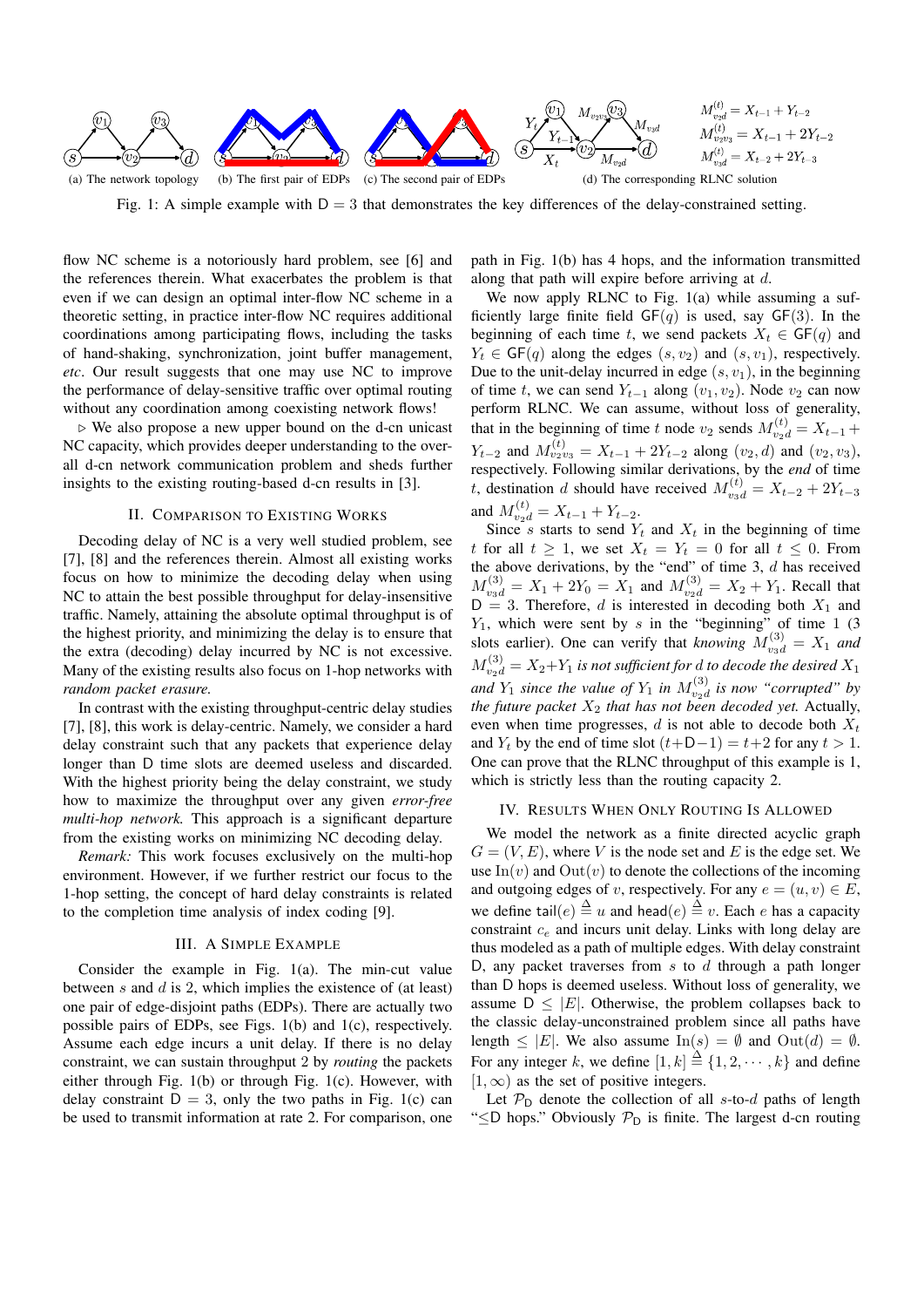capacity, denoted by  $R_{\text{route}}^*$ , can be computed by the following  $LP$  problem:<sup>1</sup>

$$
\max_{\{x_P \ge 0: P \in \mathcal{P}_D\}} \sum_{P \in \mathcal{P}_D} x_P \tag{1}
$$

subject to 
$$
\forall e \in E
$$
,  $\sum_{P:P \ni e, P \in \mathcal{P}_D} x_P \le c_e$ , (2)

which consists of |E| inequalities and  $|\mathcal{P}_D|$  non-negative variables  $\{x_P\}$ , each  $x_P$  representing the rate along path P. The objective (1) is the sum of the throughput sent over the  $|\mathcal{P}_D|$  paths, and (2) imposes that the sum rate of all paths using an edge e should not exceed  $c_e$ . However, since  $|\mathcal{P}_D|$  grows exponentially with respect to  $|G| \triangleq |V| + |E|$ , the above LP characterization is not easily computable for large networks. To address the above concern of complexity, [3] states the following result.

*Proposition 1 (Sec. IV.A [3]):* We can compute  $R_{\text{route}}^*$  by the following flow-based LP problem with  $|E| \cdot D$  non-negative variables  $x_e^{(h)}$  representing the total rate of flows traveling their h-th hop on link e for all  $e \in E$  and  $h \in [1, D]$ :

$$
\max_{x_e^{(h)} \ge 0} \sum_{e \in \text{In}(d)} \sum_{h=1}^{D} x_e^{(h)} \tag{3}
$$

subject to  $\forall v \in V \setminus \{s, d\}, \forall h \in [1, D],$ 

$$
\sum_{e \in \text{In}(v)} x_e^{(h-1)} = \sum_{\tilde{e} \in \text{Out}(v)} x_{\tilde{e}}^{(h)} \tag{4}
$$

$$
\forall e \in E, \quad \sum_{h=1}^{D} x_e^{(h)} \le c_e. \tag{5}
$$

Here the objective in (3) is the aggregate rate of flows that arrive at  $d$  within D hops. The constraints in (4) say that the aggregate incoming flows to node v with hop count  $h-1$  must be equal to the aggregate outgoing flows from node  $v$  with hop count  $h$ ; these are essentially the flow balance equations with flow travelled-distance (in hops) taken into account. The constraints in (5) are link capacity constraints. Note that in (4) we use the convention that  $x_e^{(0)} = 0$  for all  $e \in E$ .

Since the proof of Proposition 1 was omitted in [3], we sketch the proof in the following for completeness.

*Proof:* We first prove that any solution in the LP problem  $(1)$ – $(2)$  leads to a valid solution for the LP problem  $(3)$ – $(5)$ . This is done by setting

$$
x_e^{(h)} = \sum_{P:\text{ the }h\text{-th hop of path }P\text{ is }e} x_P.
$$

With the above construction of  $x_e^{(h)}$ , one can see that (4) holds naturally and (1) equals to (3). Also, (2) on  $x_P$  implies (5). The forward direction is thus proven.

We now prove that any solution in  $(3)$ – $(5)$  leads to a valid solution in (1)–(2). We prove this by an iterative construction.<br>Initially, we define  $\underline{P} = \mathcal{P}_D$  and  $\underline{x}_e^{(h)} = x_e^{(h)}$  for all e and h. For any  $P \in \mathcal{P}$ , we choose  $x_P = \min_{h \in [1, |P|]} \underline{x}_{e_{P,h}}^{(h)}$  where

 $e_{P,h}$  is the h-th edge of P. After choosing  $x_P$ , we decrease the value of  $\underline{x}_{e_{P,h}}^{(h)}$  by  $x_P$  for all  $h \in [1, |P|]$  and remove P from P. After decreasing the  $\underline{x}_{e_{P,h}}^{(h)}$  values and reducing P, we repeat the construction for another  $\tilde{P} \in \underline{P}$  until  $\underline{P} = \emptyset$ .

*Claim 1:* Throughout the process, all the  $\overline{x_e^{(h)}}$  are nonnegative and they satisfy (4). The non-negativity holds since  $x_P = \min_{h \in [1, |P|]} \underline{x}_{e_{P,h}}^{(h)}$ . Equality (4) holds since we subtract  $x_P$  from *all*  $\underline{x}_{e_{P,h}}^{(h)}$ . Note that  $\underline{x}_e^{(h)} \geq 0$  also implies that the resulting  $x_P$  is non-negative. *Claim 2:* The resulting  $x_P$ satisfies (2). To prove this claim, we notice that since  $x_P$  is deducted from  $\underline{x}_{e_{P,h}}^{(h)}$  during our construction, we always have

$$
\forall e \in E, \quad \sum_{P: P \ni e, P \in \mathcal{P}_D \setminus \underline{P}} x_P + \sum_{h=1}^D \underline{x}_e^{(h)} = \sum_{h=1}^D x_e^{(h)} \tag{6}
$$

in the end of each iteration. Then by (5) and by the nonnegativity of  $x_e^{(h)}$ , the resulting  $x_P$  in the end (*i.e.*,  $P = \emptyset$ ) must satisfy (2). *Claim 3:* The expression (1) computed from the final  $x_P$  equals (3) computed from  $x_e^{(h)}$ . To prove this claim, we notice that by the construction of  $P_D$ , the last edge of any  $P \in \mathcal{P}_D$  must belong to In(d). Since (6) holds for any edge  $e \in \text{In}(d)$ , we only need to prove that  $x_e^{(h)} = 0$  for all  $e \in \text{In}(d)$  and  $h \in [1, D]$  in the end of our construction.

We prove this by contradiction. Suppose not. Then we have  $x(\hat{i}) > 0$  for some  $\hat{e} \in \text{In}(d)$  and  $\hat{h}$ . Since  $\{x_e^{(h)}\}$  satisfies (4) for all  $v \in V \setminus \{s, d\}$  and h, we can find  $\hat{h}$  edges, denoted by  $\hat{e}_1$  to  $\hat{e}_{\hat{h}}$ , satisfying simultaneously (i)  $\hat{e}_{\hat{h}} = \hat{e}$ ; (ii)  $\hat{e}_1 \hat{e}_2 \cdots \hat{e}_{\hat{h}}$ form a path of length  $\hat{h}$ , which is denoted by  $\hat{P}$ ; and (iii)  $\underline{x}_{\hat{e}_i}^{(i)}$  > 0 for  $i \in [1, \hat{h}]$ . Since  $\hat{e}_{\hat{h}} = \hat{e} \in \text{In}(d)$ , we have head $(\hat{e}_{\hat{h}}) = d$ . We now prove tail $(\hat{e}_1) = s$  by contradiction. Suppose not. Then we focus on (4) with  $h = 1$  and  $v = \text{tail}(\hat{e}_1)$ . One can see that the left-hand side of (4) is zero since  $\underline{x}_e^{(0)} = 0$  in our convention but the right-hand side is no less than  $\underline{x}_{\hat{e}_1}^{(1)} > 0$ . This contradiction implies that tail $(\hat{e}_1) = s$ . As a result,  $\hat{P}$ connects s and d using  $\hat{h} \leq D$  hops. Therefore  $\hat{P} \in \mathcal{P}_D$ .

On the other hand, all the paths in  $P_D$  must have been considered in the iterative construction. Consequently, for any path  $P \in \mathcal{P}_D$ ,  $\underline{x}_{e_{P,h}}^{(h)} = 0$  for at least one  $h \in [1, |P|]$  since we subtract  $x_P = \min_{h \in [1, |P|]} \underline{x}_{e_{P,h}}^{(h)}$  from all  $\underline{x}_{e_{P,h}}^{(h)}$ . Property (iii) of  $\hat{P} \in \mathcal{P}_D$  thus contradicts the fact that we have exhaustively considered all  $P \in \mathcal{P}_D$ . Claim 3 is thus proven.

Jointly, Claims 1 to 3 complete the proof. By converting (1)–(2) to its dual problem,  $R_{\text{route}}^*$  can also be computed by the following cut-based LP problem.

$$
\min_{\{y_e \ge 0 : e \in E\}} \quad \sum_{e \in E} y_e c_e \tag{7}
$$

subject to 
$$
\forall P \in \mathcal{P}_D
$$
,  $\sum_{e:e \in P} y_e \ge 1$ . (8)

Note that if we replace  $\mathcal{P}_D$  by  $\mathcal{P}_{\infty}$ , the latter of which contains *all* paths regardless of their lengths, then one can prove that for any given network instance, (one of) the minimizing  $\{y_e^*\}\$  of (7)–(8) satisfies  $y_e^*\in\{0,1\}, \forall e \in E$ . Solving  $(7)$ – $(8)$  is no different than finding the minimum edge

<sup>&</sup>lt;sup>1</sup>It is sometimes called the hop-count-constrained max-flow problem.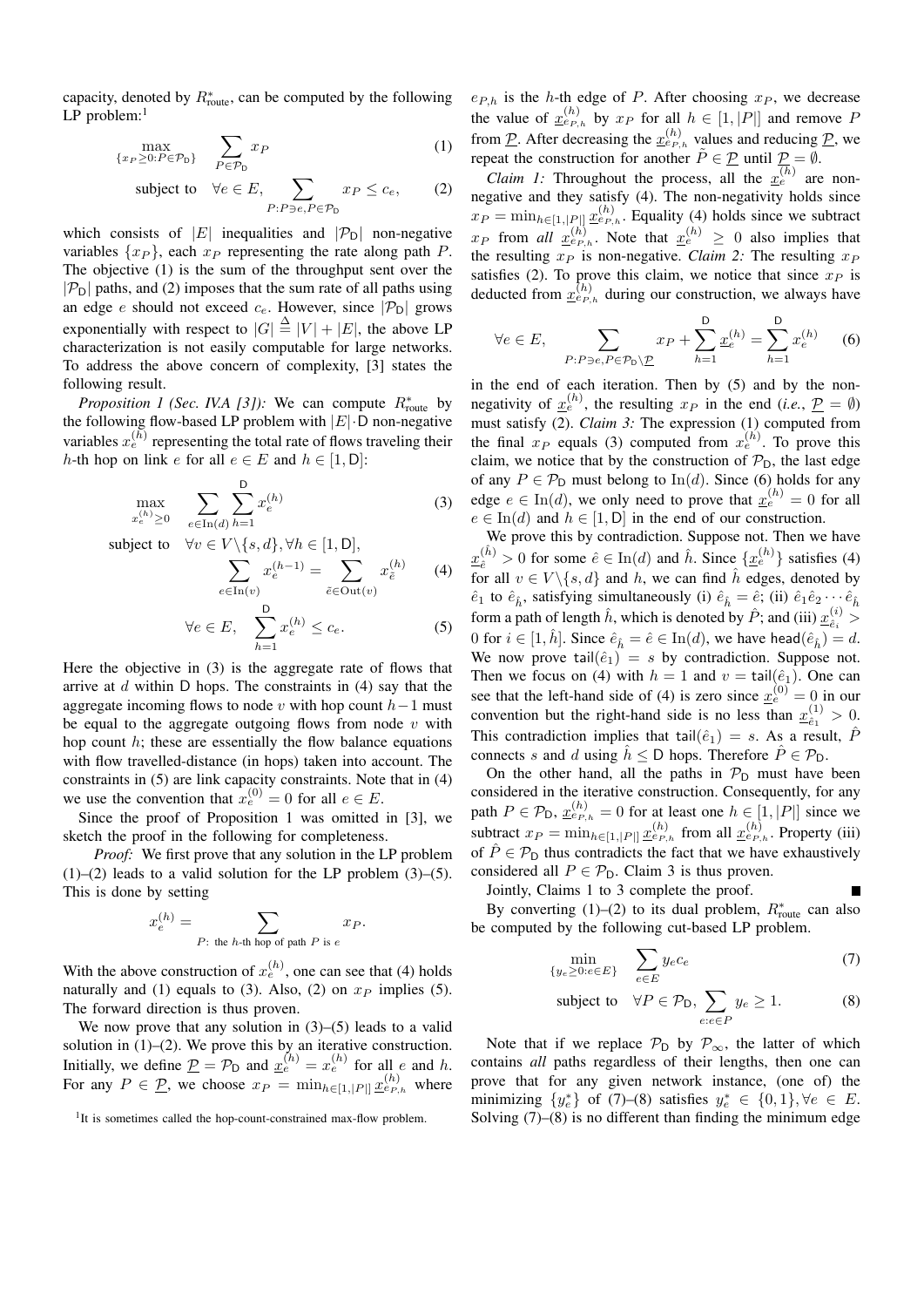cut (those e with  $y_e^* = 1$ ). However, with  $\mathcal{P}_D$ , the minimizing  ${y_e^*}$  can sometimes be fractional. Therefore,  $R_{\text{route}}^*$  is now characterized by some kind of *soft* min-cut, a unique feature of the d-cn setting. Examples of  $y_e^*$  being fractional can be found in the end of Section V-A and in [4].

Also observe that there are  $|\mathcal{P}_D|$  inequalities in (8), which grows exponentially with respect to  $|G|$ . In contrast, Proposition 1 has the following easily computable dual problem.

*Corollary 1:* We can compute  $R_{\text{route}}^*$  by the following LP problem with |E| non-negative variables  $y_e \geq 0$ ,  $\forall e \in E$ , and  $(|V| - 2) \cdot D$  real-valued variables  $y_v^{(h)}$ ,  $\forall v \in V \setminus \{s, d\}, h \in$  $[1, D]$  such that

$$
\min_{y_e \ge 0, y_v^{(h)}} \sum_{e \in E} y_e c_e
$$
\n
$$
\text{s.t.} \quad y_e + y_{\text{head}(e)}^{(h+1)} - y_{\text{tail}(e)}^{(h)} \ge 0, \ \forall e \in E, \forall h \in [1, \text{D}], \tag{10}
$$

where in (10) we use the convention  $y_v^{(D+1)} = 0$  for all  $v \in V$ and  $y_s^{(h)} = y_d^{(h)} = 0$  for all  $h \in [1, D]$ .

# V.  $NC \succ$  ROUTING EVEN FOR SINGLE-UNICAST

Without delay constraint, one fundamental result of NC is

$$
R_{\rm NC}^* = R_{\rm route}^* \tag{11}
$$

for any single-unicast flow from s to d, where  $R_{NC}^*$  is the NC capacity. We have found that (11) no longer holds for d-cn traffic (*i.e.*, when D is finite and small).

# *A. A Simple Network Example with NC* gain  $=$   $\frac{4}{3}$

Consider the network in Fig. 2 with all edges having  $c_e = 1$ and the delay constraint  $D = 6$ . We will show that such a network has  $R_{NC}^* = 2 > R_{route}^* = 1.5$ .

We first prove that  $R_{NC}^* = 2$  by explicit NC construction. In Fig. 2, two packets  $X_t$  and  $Y_t$  are sent by s in the beginning of time t. Since each edge incurs unit delay, we have  $M_{v_1v_2}^{(t)} =$  $X_{t-1}$  and  $M_{v_6v_2}^{(t)} = Y_{t-2}$  along edges  $(v_1, v_2)$  and  $(v_6, v_2)$ , respectively. We then let  $v_2$  mix the two incoming packets and send  $M_{v_2v_3}^{(t)} = X_{t-2} + Y_{t-3}$  along  $(v_2, v_3)$ . By accounting for the delay incurred along the paths, we have  $M_{v_3v_4}^{(t)} = X_{t-3} +$  $Y_{t-4}$ ,  $M_{v_{10}v_4}^{(t)} = X_{t-3}$ , and  $M_{v_8d}^{(t)} = X_{t-5} + Y_{t-6}$ . Fig. 2 contains the summary of our NC choices thus far except for the  $M_{v_4d}^{(t)}$  message. The remaining question to be answered is what is the right NC choice at node  $v_4$ ?

If we perform RLNC at  $v_4$ , then  $v_4$  will simply mix the two incoming packets together and send

RLNC: 
$$
M_{v_4d}^{(t)} = M_{v_3v_4}^{(t-1)} + M_{v_{10}v_4}^{(t-1)} = 2X_{t-4} + Y_{t-5}.
$$
 (12)

Recall that  $D = 6$ . One can then verify that in the end of time 6, node *d* receives  $M_{v_8d}^{(6)} = X_1 + Y_0 = X_1$  and  $M_{v_4d}^{(6)} =$  $2X_2 + Y_1$  since we assume  $\tilde{X}_t = Y_t = 0$  for all  $t \le 0$ . Similar to the example discussed in Section III,  $d$  cannot decode  $Y_1$ since  $Y_1$  is corrupted by  $X_2$ , which has not been decoded yet.

On the other hand, we can perform the following optimal NC instead. That is, instead of "adding" the two incoming packets, we now "subtract"<sup>2</sup>  $M_{v_1v_4}^{(t-1)}$  from  $M_{v_3v_4}^{(t-1)}$ :

Optimal: 
$$
M_{v_4d}^{(t)} = M_{v_3v_4}^{(t-1)} - M_{v_{10}v_4}^{(t-1)} = Y_{t-5}.
$$
 (13)

Node d can now decode  $X_1$  and  $Y_1$  from  $M_{\nu_8d}^{(6)} = X_1$  and  $M_{\nu_4d}^{(6)} = Y_1$  within the delay constraint. An astute reader may notice that in the end of time 7, d has received  $M_{v_{8}d}^{(7)} = X_2 + Y_1$ and  $M_{v_4d}^{(7)} = Y_2$ , where  $X_2$  in  $M_{v_8d}^{(7)}$  is "corrupted" by  $Y_1$ . *Nonetheless, d can remove*  $Y_1$  *in the end of time 7 since d has decoded*  $Y_1$  *in the end of time 6.* The above argument can be used to prove that d can decode  $X_t$  and  $Y_t$  (injected in the beginning of time t) by the end of time  $t + 5$ ,  $\forall t \ge 1$ . The  $D = 6$  constraint is met. Since min-cut(s, d) = 2 in Fig. 2, we have d-cn NC capacity being  $R_{\text{NC}}^* = 2$  packets per slot.

We then apply (7)–(8) to Fig. 2 and derive  $R_{\text{route}}^* = 1.5$ . The corresponding minimizing  $y_e^*$  are:  $y_{sv_1}^* = y_{v_2v_3}^* = y_{v_4d}^* = 0.5$ and all other  $y_e^* = 0$ . This example shows that NC strictly outperforms optimal routing even for the single-unicast setting!

# *B. How Large Can The NC Gain Be?*

In the previous example, the NC throughput gain over routing is  $\frac{R_{\text{NC}}^{*}}{R_{\text{route}}^{*}} = \frac{2}{1.5}$ . An interesting open question is *what is the largest NC gain in a single-unicast d-cn setting?* Specifically, we are interested in quantifying

$$
\sup_{G \in \mathcal{G}_{s\text{-}u}, \mathsf{D} \in [1,\infty)} \mathsf{gain}_{s\text{-}u}(G, \mathsf{D}) \tag{14}
$$

where  $G_{s-1}$  contains all possible network instances with singleunicast (s-u) traffic, and gain<sub>s-u</sub> $(G, D)$  is the single-unicast NC gain over routing in  $G$  with delay constraint  $D$ .

One can easily prove that *the d-cn NC gain can be unbounded for the single-multicast (s-m) networks and for the multiple-unicast* (*m-u*) *networks*, denoted by  $G_{s-m}$  and  $G_{m-u}$ , respectively. Namely,

$$
\sup_{G \in \mathcal{G}_{s,m}, \forall D} \textsf{gain}_{s\text{-}m}(G, D) \ge \sup_{G \in \mathcal{G}_{s\text{-}m}} \textsf{gain}_{s\text{-}m}(G, 2) = \infty \quad (15)
$$

$$
\sup_{G \in \mathcal{G}_{\mathrm{m}\text{-}u}, \forall \mathrm{D}}\mathrm{gain}_{\mathrm{m}\text{-}u}(G, \mathrm{D}) \ge \sup_{G \in \mathcal{G}_{\mathrm{m}\text{-}u}}\mathrm{gain}_{\mathrm{m}\text{-}u}(G, 3) = \infty \quad (16)
$$

where the equality in (15) follows from the *combination network* construction in [10] and the equality in (16) follows from the *extended butterfly* construction in [11].

Nonetheless, the proofs of (15) and (16) cannot be applied to the single-unicast setting since they rely heavily on the fact that there are multiple destinations so that different destinations can either capitalize the diversity gain (for single multicast) or smartly cancel the interference of the other coexisting flows (for multiple unicast). These types of gains do not exist when there is only one destination<sup>3</sup> in the network!

Our best understanding of (14) is summarized as follows and the corresponding proof is omitted due to the page limit.

<sup>&</sup>lt;sup>2</sup>To distinguish between adding and subtracting, we assume  $GF(3)$  is used. <sup>3</sup>In the single-unicast setting, one needs to consider a different type of interference. That is, optimal NC needs to remove the corruption caused by *future, not-yet decoded packets* within the same flow. See the detailed discussion of the suboptimal RLNC choice (12) versus the optimal choice (13). Such a new notion of interference is strongly coupled with the time-axis and calls for the development of new analysis tools.